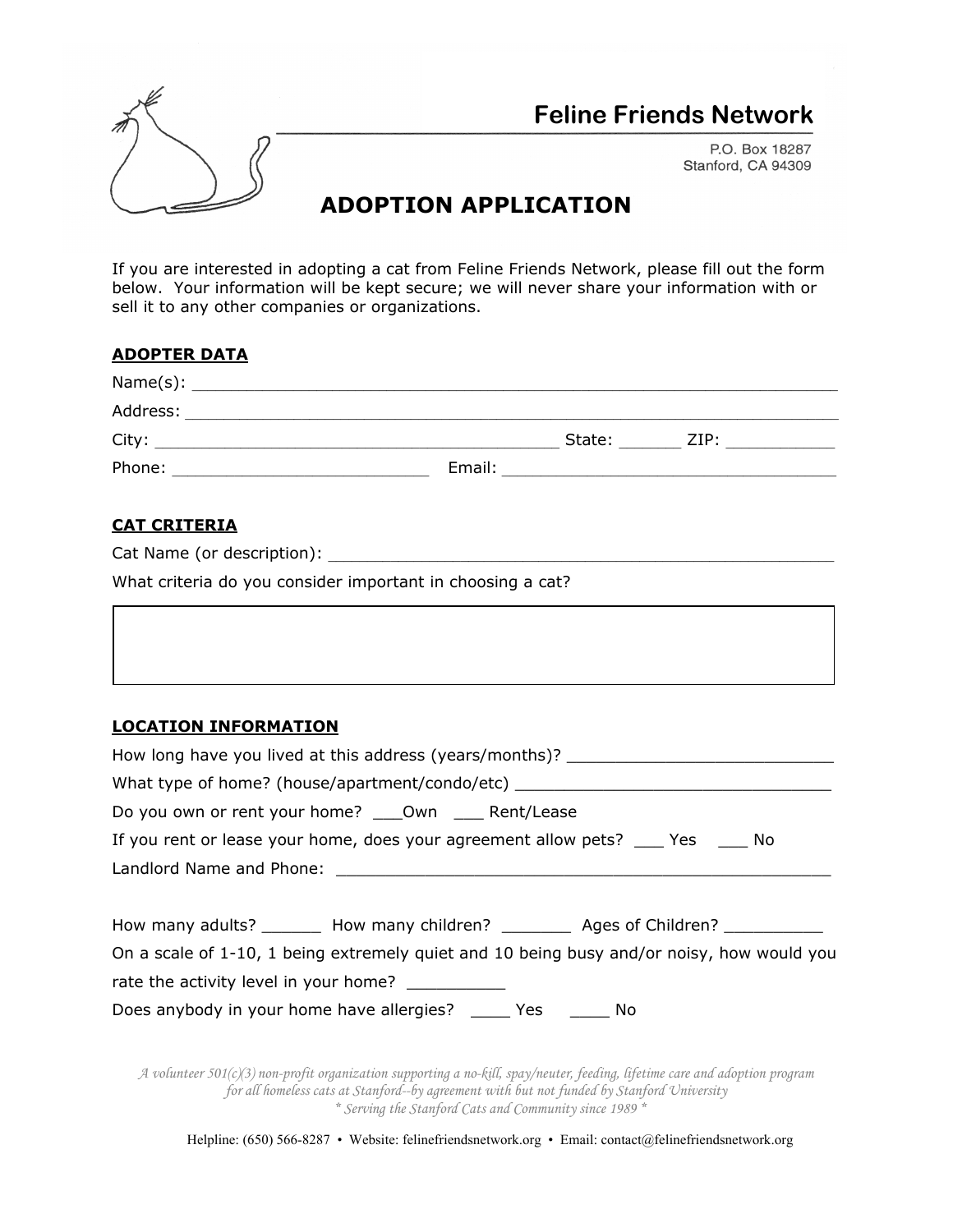If you move in the future, what plans have you made to accommodate your pet?

Do any other animals currently reside with you? \_\_\_ Yes \_\_\_ No If yes, 1) please list the type, breed, and age of your other pets, 2) how do you plan to introduce the new cat to them?

| Do you have secure screens in your windows? _____ Yes _____ No                        |                                               |  |  |  |
|---------------------------------------------------------------------------------------|-----------------------------------------------|--|--|--|
| If outdoor or indoor/outdoor, please describe the circumstances:                      |                                               |  |  |  |
| Would you allow the cat: ____ Indoors Only ____ Outdoors Only ____ Indoors & Outdoors |                                               |  |  |  |
|                                                                                       | Veterinarian's Name and Phone Number/website: |  |  |  |
| Do your other pets have current vaccinations? _____ Yes ______ No                     |                                               |  |  |  |

Have you ever taken one of your pets to a shelter? \_\_\_ Yes \_\_\_ No If yes, please explain the circumstances.

*A volunteer 501(c)(3) non-profit organization supporting a no-kill, spay/neuter, feeding, lifetime care and adoption program for all homeless cats at Stanford--by agreement with but not funded by Stanford University \* Serving the Stanford Cats and Community since 1989 \**

Helpline: (650) 566-8287 • Website: felinefriendsnetwork.org • Email: contact@felinefriendsnetwork.org